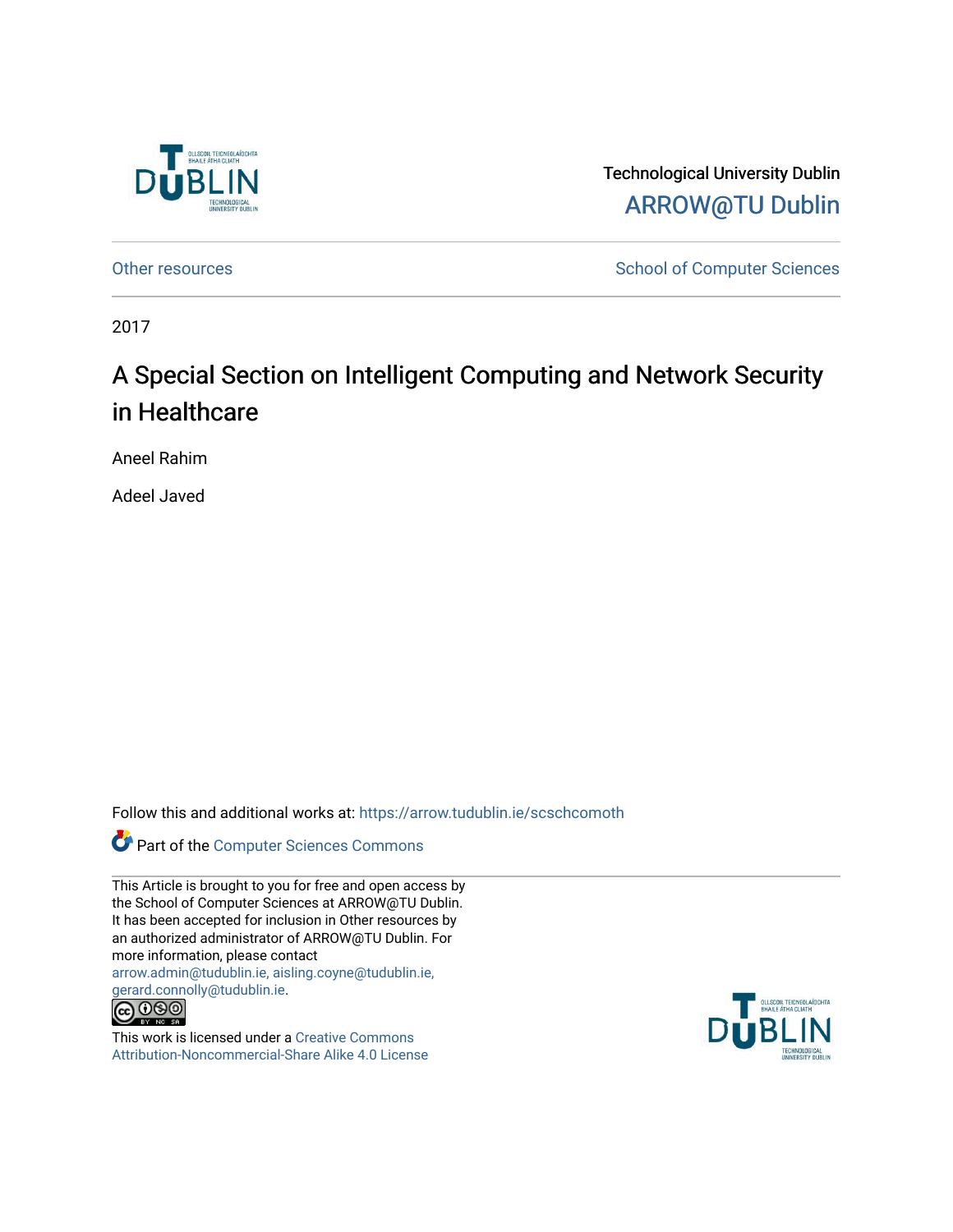## **PREFACE SI on Intelligent Computing and Network Security in Healthcare**

Aneel Rahim, Adeel Javed Dublin Institute of Technology, Dublin, Ireland Department of Computer Science, University of Otago, New Zealand aliahmed263@yahoo.com, adeel2122@gmail.com

We are living in communication age and use of latest technology in the field of Medical IT Networks is offering many new services but at the same time raising various security issues. Securing the computer communication by keeping all the services available and cost effective is one of the major challenges of current healthcare applications. Mobility is something that will be the requirement of each and every type of network technology in coming few years. So mobile communication adds more in the security issues and opens many doors for the attacker to invade. Researchers all over the world are developing solution to close those doors from where attacks can be launched. In short providing security in healthcare is one of the major challenges of the current age. This Special Issue presents a total of 15 selected papers in the most active areas of network security research in healthcare.

Alshammari and Almutairi propose a utilization of knowledge discovery on healthcare data, in particular building a diabetes early warning system, to predict diabetes' risk factors that can cause that disease or increase the risk of developing diabetes in non-diabetic patients. Three data mining algorithms have been used; RIPPER, C4.5 decision tree, and AdaBoost (Meta algorithm). As a result of applying these algorithms in real diabetes data sets, a prediction model were constructed with high prediction accuracy.

Jihun Choi et. al, designed a mobile application for a daily assessment of forearm pronation and supination motor activities as an early diagnostic tool of Parkinson's disease (PD). This application uses mobile phones which collect real-time forearm pronation and supination movement activities using the phone's tri-axial accelerometer. It would be useful for early diagnosis of patients with PD and for the personalized treatment plan adjustments.

Kwang Baek Kim et. al, developed fully automatic vision based liver and kidney area extraction subsystem. Actually, this extracting region-of-interest (ROI) stage usually requires manual procedure or human intervention with computer aided tools. Thus, our vision based fully automatic approach that extracts the liver area and the kidney area separately is rare to find. In experiment with human medical experts' verification, our software was successful to

extract the liver and the kidney area with 87.5%  $\sim$ 95% in accuracy.

Keun Lee and Joon Park, created a neighborhood park information map providing information for healthcare by using UAV (Unmanned Aerial Vehicle). As a result, it was possible to effectively produce image-based information that residents can comfortably utilize and access. Information map includes the consumed calories according to types of exercise, grade and length of trail which has calculated using estimation equation of energy expenditure regarding workout hours for users' healthcare. Therefore, users' interest can be attracted and the contained information about exercise will contribute to motivation for exercise.In addition, geospatial information will be expect to use for park maintenance and design for healthcare as a basic data in the future.

Kwang Kim et al, focused on the effect of image preprocessing method with cell-specific morphological features in extracting target nucleus from images with multiple overlapped cells. The Lighting compensation method is the key of their preprocessing and other methods such as 3x3 mask noise removal and Grassfire labeling with cell specific morphological features in recognizing cancer cell, they obtained a decent extraction accuracy of 88.8% overall without any other complicated intelligent tools such as neural network and fuzzy clustering.

JinSoo Hwang and Kichang Kim suggested a systematic technique to validate the security of the imported bundle by tracing the call chain of all suspicious methods. Becuse the Previous researches on Open Service Gateway Initiative security system mainly focus on security policy enforcement or the completeness of the bundle permission file. However, permission checking at bundle level does not always guarantee the security of the system. Further, they explained the technique in detail and showed promising experimental result.

Hyeon Joeng, and Yoo Choi investigated the effect of cold-water immersion on the recovery of body fatigue recipient. This work based on a quasi-experiment study aimed to develop an effective intervention method for fatigue by analyzing the effect on fatigue level, stress index, and autonomic activity. Cold-water immersion, targeting the legs, was applied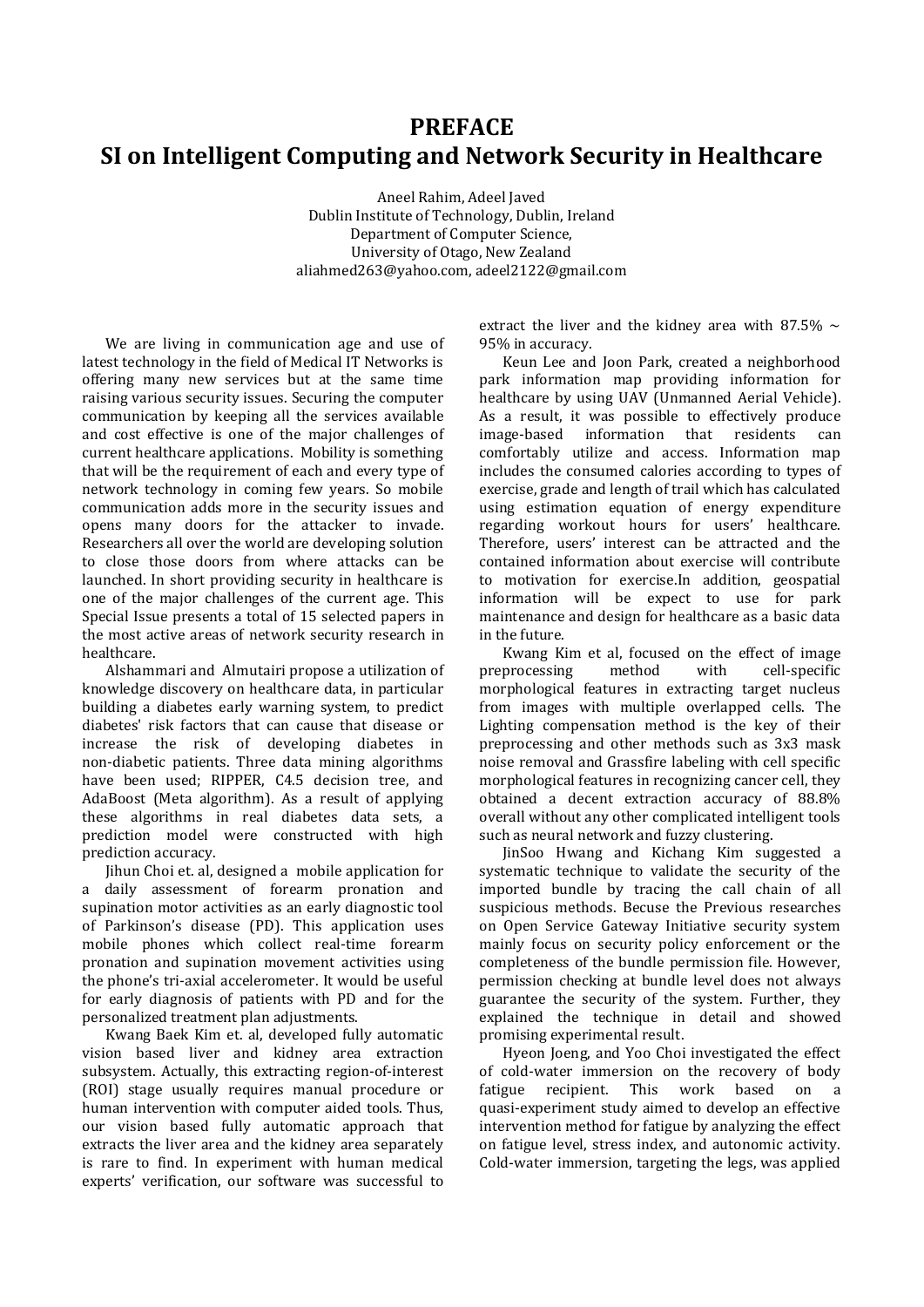in university students with body fatigue induced by treadmill exercise.

Huda AlGhamdi, and Riyad Alshammari worked to classify readmitted and not-readmitted patients at King Abdul-Aziz Medical City (KAMC) in Riyadh, Saudi Arabia using a set of classifications techniques. Support Vector Machines (SVM), Neural Network (NN), C4.5 Decision Tree (DT) and Rules-Based techniques are applied on a dataset consists of admissions/readmissions events between January 2010 and April 2015. 132,788 records are the total number of dataset's instances after preprocessing. The results show that readmission within 15 days is more predictable than readmission occur within 30 days. SVM shows the highest accuracy (93.10%).

Basma Al Saab and Bandar Alhaqbani measured the level of interoperability. Hospital Information System (HIS), Laboratory Information System (LIS), and Radiology Information System (RIS) in National Guard Health Affairs (NGHA) in Saudi Arabia, which provides insight about the current interoperability level and how to improve it. The result showed that NGHA has a high interoperability level because of their adopted integration engine that links all systems together.

Basit Shahzad et al, discussed socio-technical challenges and mitigation guidelines in developing mobile healthcare applications. They addressed the risks faced by mobile application developments, particularly eHealth applications. The paper results include a description for selecting risks and propose a mitigation strategy for overcoming development risks to ensure the construction of effective, secure, standard, and results-oriented healthcare applications beneficial to humanity.

Buthina et. al, worked on intrusion detection for mobile healthcare information systems because network security is the most important subject matter which becoming intolerable to protect the data from vulnerable attacks. Therefore, intrusion detection systems (IDS) appeared as the key solution for detecting these attacks so that the network remains reliable.

Fazal-e-Amin et al, focused on security requirements and concerns of cloud based C4I systems. Cloud computing and C4I systems are discussed from the security point of view. Furthermore, an enhanced encryption algorithm to improve data confidentiality is presented and its security is analyzed. This work can be helpful for both academia and industry to further strengthen the basis of cloud based C4I systems by improving data confidentiality.

Asrar Sabir and Ahmad Isha focused on major health care issue among heavy vehicle drivers in context of Malaysian oil and gas Industry and highlighted the importance of safety training interventions in abating fatal crashes among truck drivers. According to the Malaysian Institute of Road

Safety Research (MIROS), there are unprecedented fatalities and accidents among heavy vehicle drivers. This is a major health care issue for this industry.

Abrar et. at, conducted a comparative study of various kernels of kernel principal component analysis (KPCA) in intrusion detection that is an improvement step toward security in healthcare sector. As the KPCA has different kernel for feature transformation. Thus, need to investigate different kernels and find the best one for the intrusion detection problem, which is necessary to secure systems in healthcare. The focus of this work is to explore performance of various kernels of KPCA. Three kernels; Gaussian kernel, Polynomial kernel and Tanh kernel are investigated on standard dataset of intrusion detection. Different experiments were conducted to find the best performance of the kernels in intrusion detection.

Noor Zaman and Muneer Ahmad evaluated different authentication protocols for mobile command and control unit in healthcare because command and control systems are playing very important role in any critical situation. These systems help in situation awareness, decision making, and prompt response in emergencies. Command and control systems have been used in various organizations such as defense, civil and healthcare. Although, the command and control systems have several applications but they are also considered favorite target of hackers and intruders.

## **Acknowledgement**

We are grateful to all authors who submitted their papers for publication in this Special Issue. We would also like to acknowledge the great efforts of the reviewers to complete this task on time as well as Dr. Eddie Y.K. NG, the Editor-in-Chief of JMIHI, for his kind guidance and support throughout the whole process of SI preparation.

## **Guest Editors Biography**



Dr. Aneel Rahim is an Assistant Lecturer at Dublin Institute of Technology, Dublin, Ireland since 2015. He did his PhD in CS from IIU, Pakistan in 2011. He is a Guest editor of Multimedia Tools and Applications, Telecommunication System Journal, and Information international Journal. He has published several papers at various international conferences and Journals.